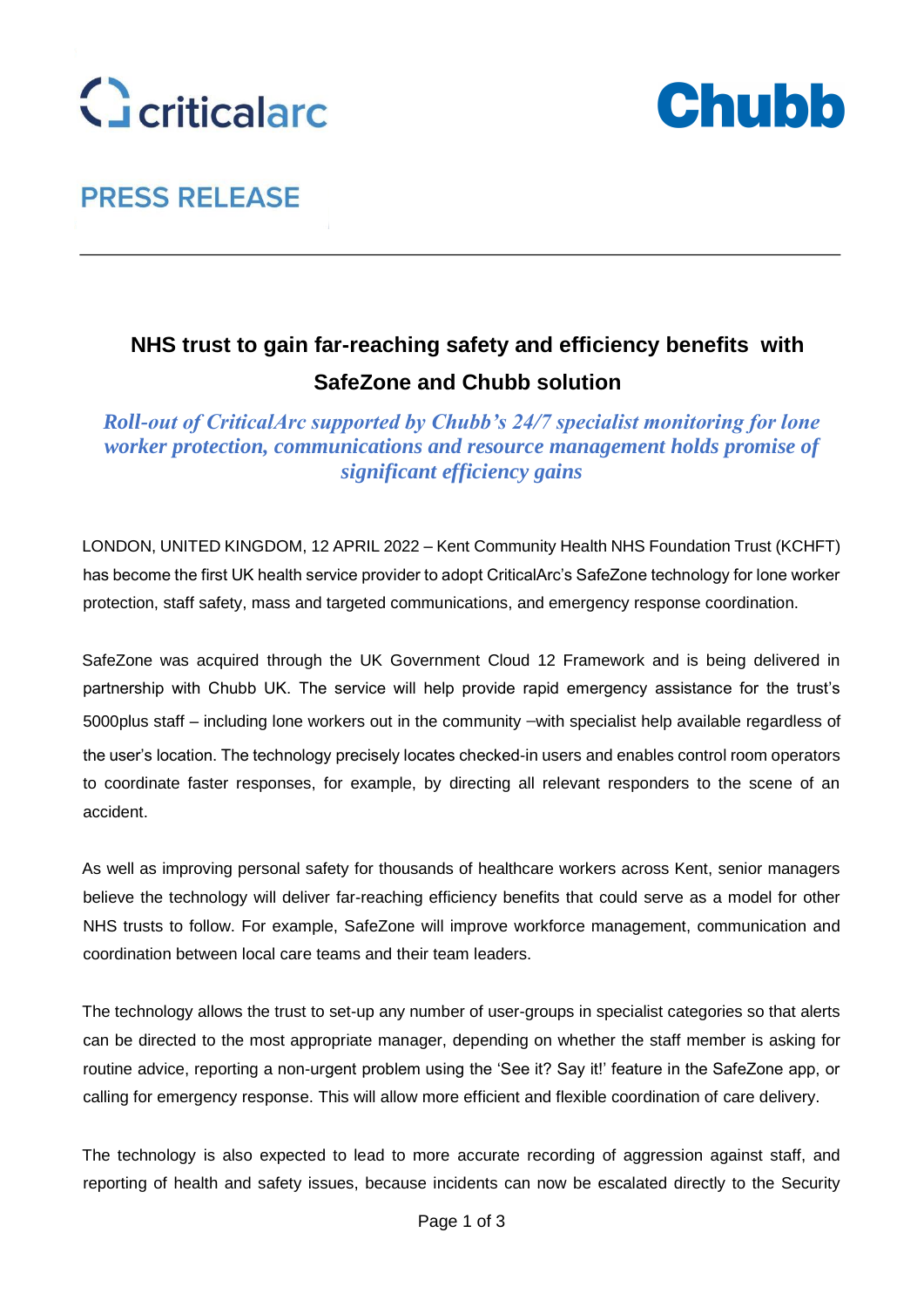

**PRESS RELEASE** 

University Centre Maidstone (UCM) MidKent College Maidstone Campus Tonbridge Road, Maidstone Kent ME16 8AQ +44 (0) 800 368 9876 contact@criticalarc.com

Team for recording and provision of advice and guidance with additional support from their clinical line managers. Managers say this will help streamline reporting processes and make it more likely that staff will report problems.

"This will give us a more accurate picture of risks, and free-up our clinical teams to focus on delivering patient care, while the security department can intervene more effectively to keep people safe," says Wayne Sherratt, KCHFT Head of Security.

Chubb's 24/7 control room operation will ensure seamless monitoring and support for the healthcare teams at night, maintaining uninterrupted response even when the trust's Security Team aren't immediately available. Chubb's controllers will provide advice for staff requesting help and contact the police as needed. Wayne added: "Chubb have demonstrated a flexible and supportive approach to our particular needs".

The SafeZone solution will replace more traditional lone worker technologies that were previously locally managed, creating siloed systems. With NHS providers under continual financial pressure, Wayne hopes the new service will deliver significant savings by providing a single-platform centralised solution for the whole trust.

Further savings will be generated by SafeZone functions including 'tip reporting' which will make it easy for staff to send early notifications highlighting issues –anything from broken equipment to a spill in the stairwell that could cause an accident.

SafeZone is already used by over 45 per cent of universities in the UK to improve safeguarding for students and staff, and many of its capabilities will be as transformative for the healthcare sector, says Darren Chalmers-Stevens, CriticalArc's, Chief Operating Officer. "CriticalArc is now helping to provide the best round-the-clock protection for nurses, medical teams and care staff across Kent. As the first NHS provider to adopt SafeZone, KCHFT is demonstrating its determination to make staff safety and wellbeing a top priority, and to unlock significant new benefits in terms of staff retention, efficiency of operations and value for money. SafeZone makes it easy for organisations to connect with their people – whether they are based remotely, lone working in the community, travelling on business, or present on-site – transforming how